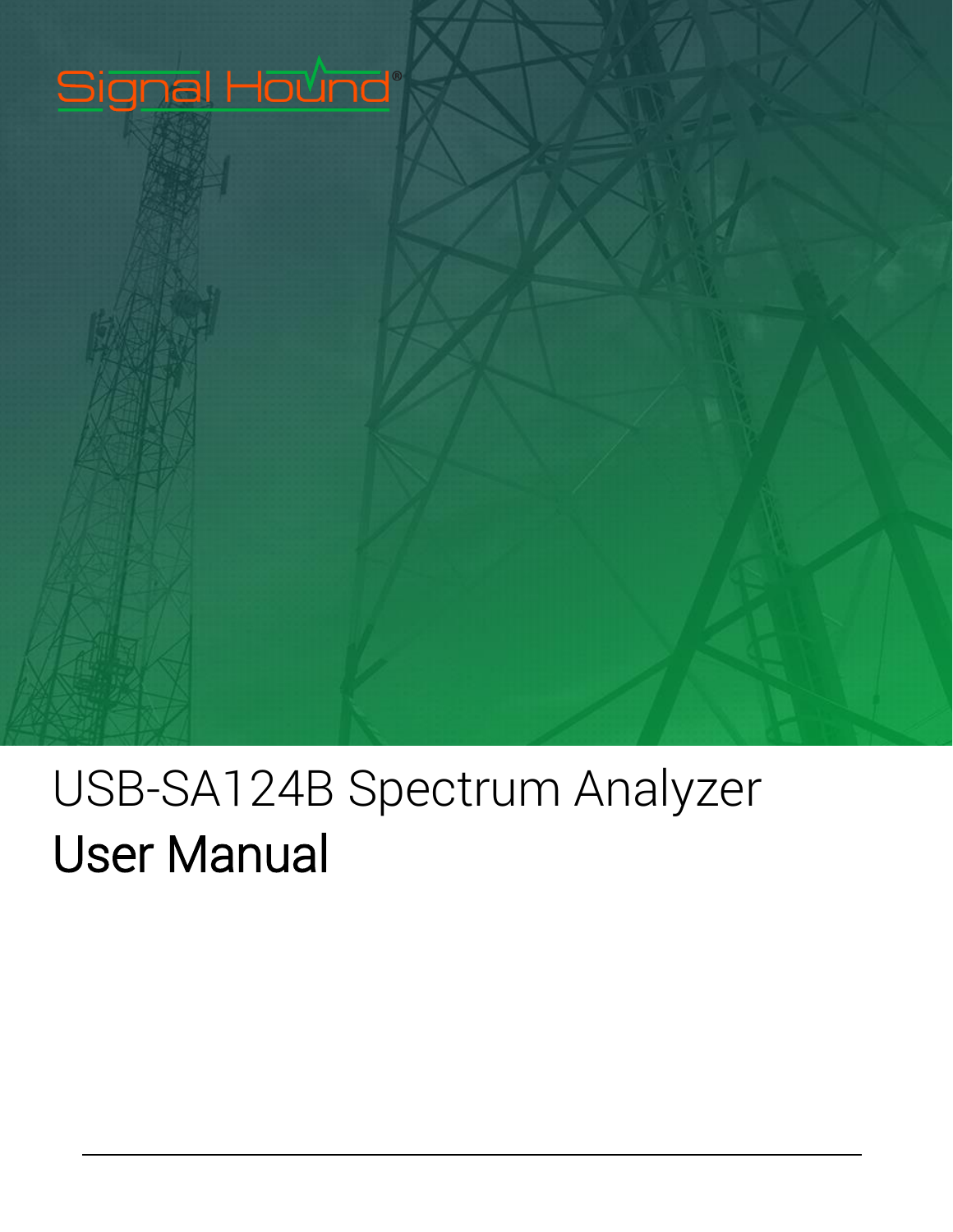#### **Signal Hound USB-SA124B User Manual**

Published 6/24/2019 2019, Signal Hound 1502 SE Commerce Ave, Suite 101 Battle Ground, WA Phone 360-217-0112

This information is being released into the public domain in accordance with the Export Administration Regulations 15 CFR 734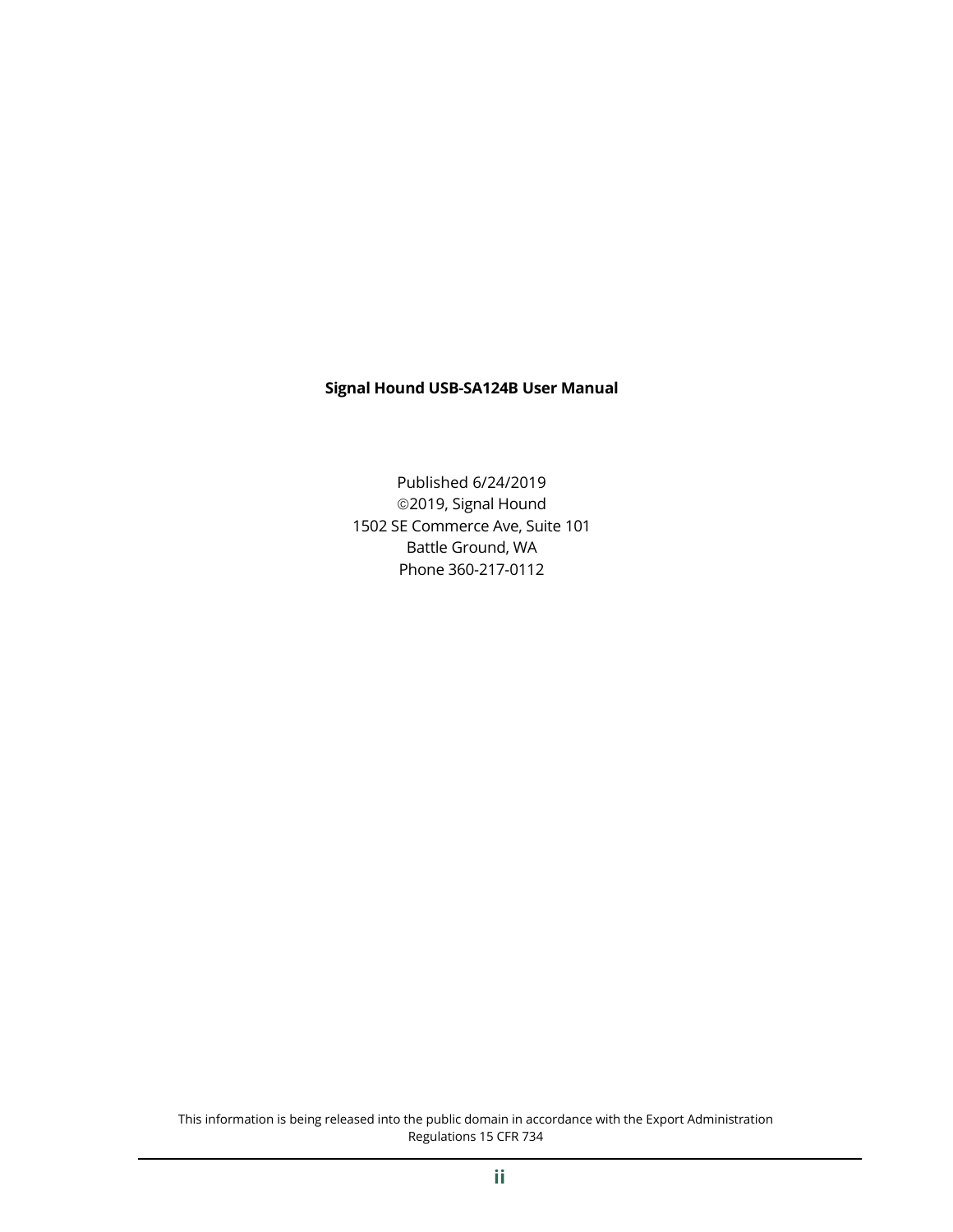# Contents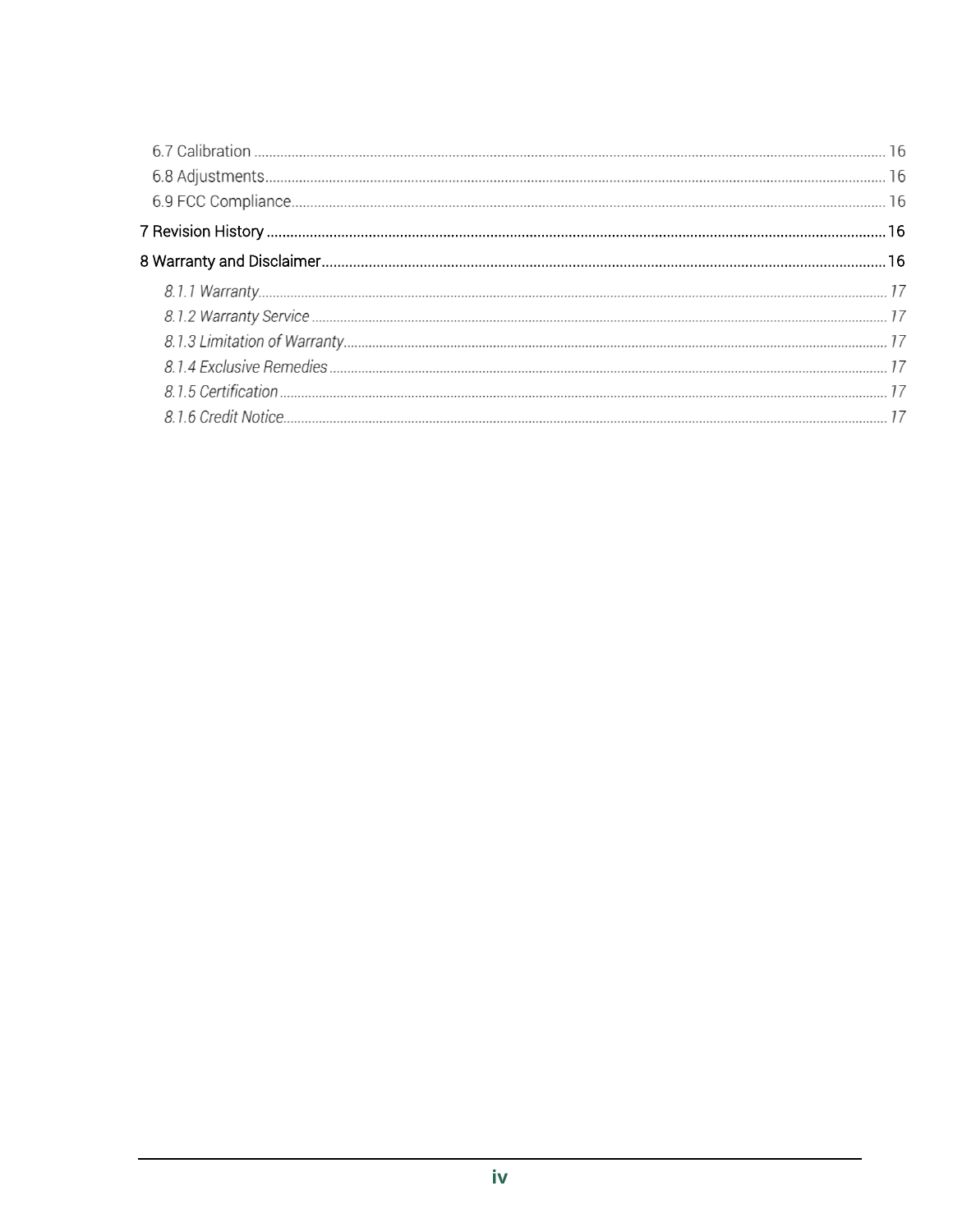# <span id="page-4-0"></span>1 Preparing For Use

*Unpacking your Signal Hound and Installing Software*

The The Signal Hound USB-SA124B is a USB-based 100 kHz to 12.4 GHz econoy spectrum analyzer and measuring receiver. Using recent innovations in RF technology, the Signal Hound has the sensitivity, accuracy and dynamic range you'd expect in a unit many times its cost. The Signal Hound is powered from the USB cable, eliminating the need for a separate power supply. Measuring less than 8 inches long and weighing less than 1 pound, the Signal Hound can be used virtually anywhere!



# 1.1 INITIAL INSPECTION

Check your package for shipping damage before opening. Your box should contain a USB cable, a CD-ROM, and a Signal Hound USB-SA124B.

# 1.2 SOFTWARE INSTALLATION

The Signal Hound is operated from a Windows® based PC using our Spike™ application software. If your USB-SA124B did not come with a copy of Spike, download it from our website, www.signalhound.com/Spike.

The Signal Hound software and drivers are compatible with 64 and 32-bit Windows® 7/8/10 operating systems\*. 64-bit Windows operating systems are recommended. You must have a computer with at least 500 MB of free disk space, 4 GB of RAM, and USB 2.0. An Intel® Core i3 or equivalent is recommended. For serial numbers below 21000000, an internet connection is required the first time you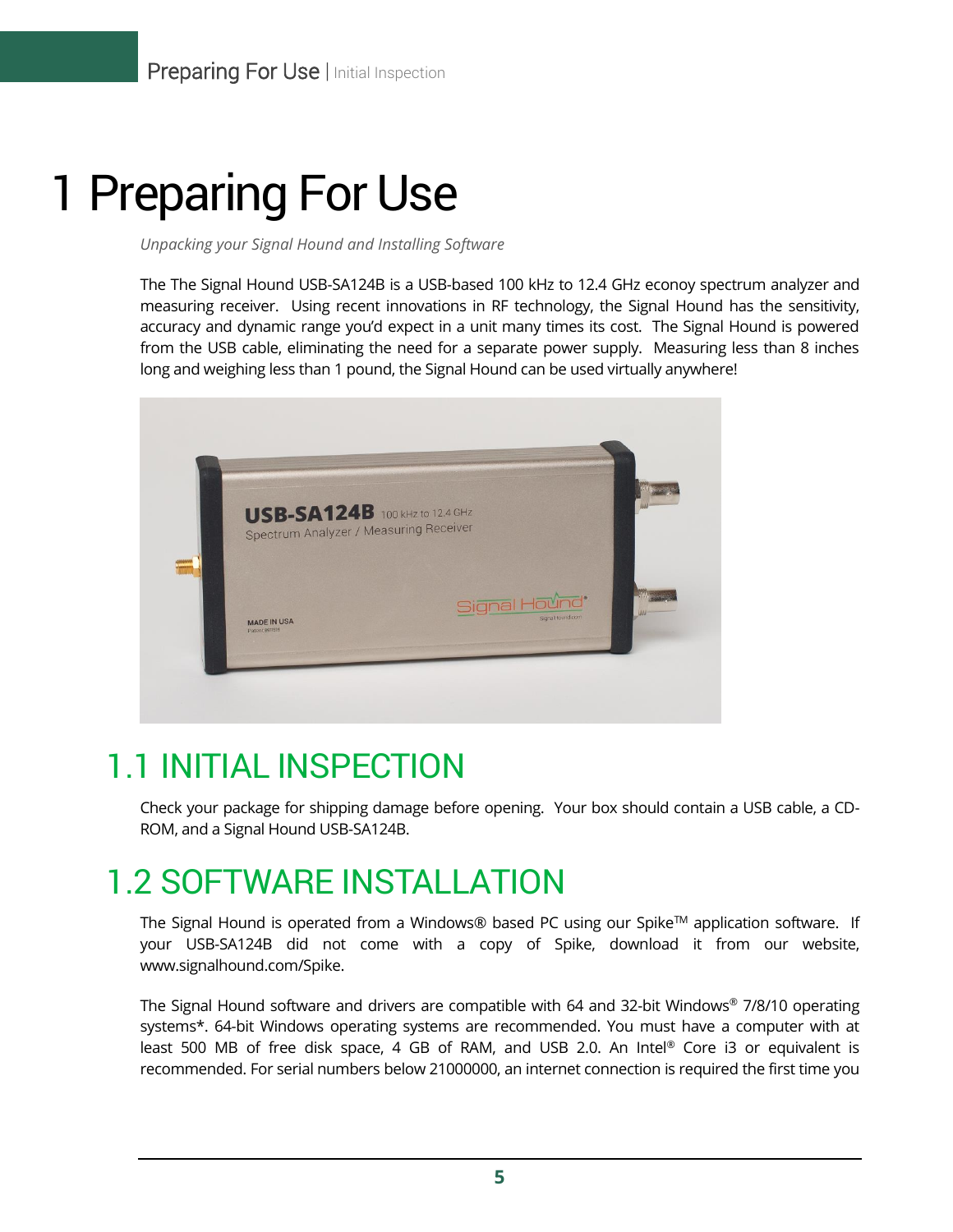launch the software. See the Spike<sup>TM</sup> software manual for additional installation instructions and software features.

Legacy software is available for 32-bit operating systems. Contact [support@signalhound.com](mailto:support@signalhound.com) for further information.

*(\* We do not recommend running the SA124B in a virtual machine (i.e. Parallels/VMWare/etc.))*

# <span id="page-5-0"></span>2 Getting Started

*Learn about the features of your USB-SA124B Signal Hound Spectrum Analyzer* 

# 2.1 FRONT & REAR PANELS



The **front panel** includes a 50Ω SMA RF input. Do not exceed +20 dBm or +16VDC or damage may occur. A **READY / BUSY** LED flashes orange each time a command from the computer is processed.

The **rear panel** has three connectors:

- 1. 10 MHz Reference input / output, or 63 MHz IF output
- 2. A USB 2.0 type B connector. Connect to your PC using the included USB cable.
- 3. A Self Test / Sync Out connector. This may be used as a Self Test Signal output, or a Tracking Generator Sync signal. It defaults to unused / no output.

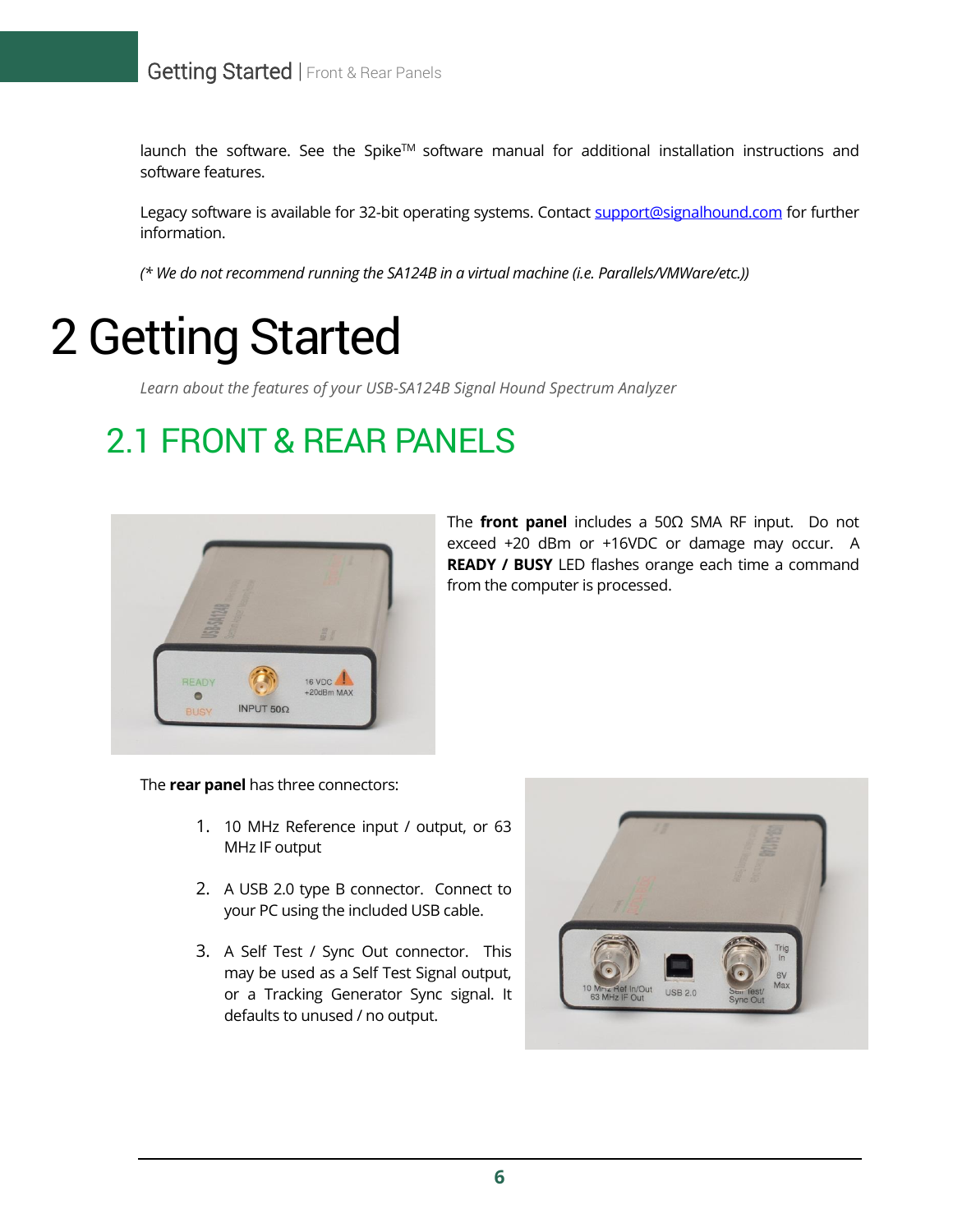# 2.2 MEASUREMENT CAPABILITIES

The Signal Hound is capable of making a wide range of measurements, with resolution bandwidths from less than 1 Hz to 250 kHz. The internal I/Q demodulator captures up to 2 Megabytes of information each second, with a hardware-limited bandwidth of 250 KHz. Sweeps with spans greater than this are actually a combination of many smaller sweeps, mathematically combined to reject image and spurious responses.

In addition to the I/Q demodulator, a log power detector on the 6 MHz RBW is available for faster, low sensitivity sweeps from 200 MHz to 12.4 GHz (unspecified performance to 13 GHz).

### 2.2.1 Image and Spur Rejection in Swept Mode

The USB-SA124B does not have hardware-based image rejection, instead relying on a software algorithm to reject image responses. The algorithm mixes the incoming RF with two distinct local oscillator frequencies, typically spaced by 21.4 MHz and up to 100 milliseconds, and rejects responses not present in both. This algorithm has some limitations:

- 1. A signal must be present for both captures to be displayed. Pulsed or swept signals, which do not stay at any given frequency for this duration, will be rejected as potential image or spurious responses.
- 2. An analog modulation envelope may be clipped, since certain frequency components of the modulation envelope may not be present at both times. Most digital modulation tends to spread energy evenly across its bandwidth and is relatively immune from this effect.
- 3. Two RF input signals, spaced by 42.8 MHz, will generate a spurious response halfway between the two RF input signals. This spurious response will not be present when a 200 kHz span is selected. Broadband signals which exceed 42 MHz cannot be accurately measured with the USB-SA44B because of this effect.

Disabling image rejection will allow pulsed and swept signals to be displayed, and will not clip modulation, but image and spurious responses may be a major problem for some measurements. If your application requires hardware-based image rejection, consider our BB60C.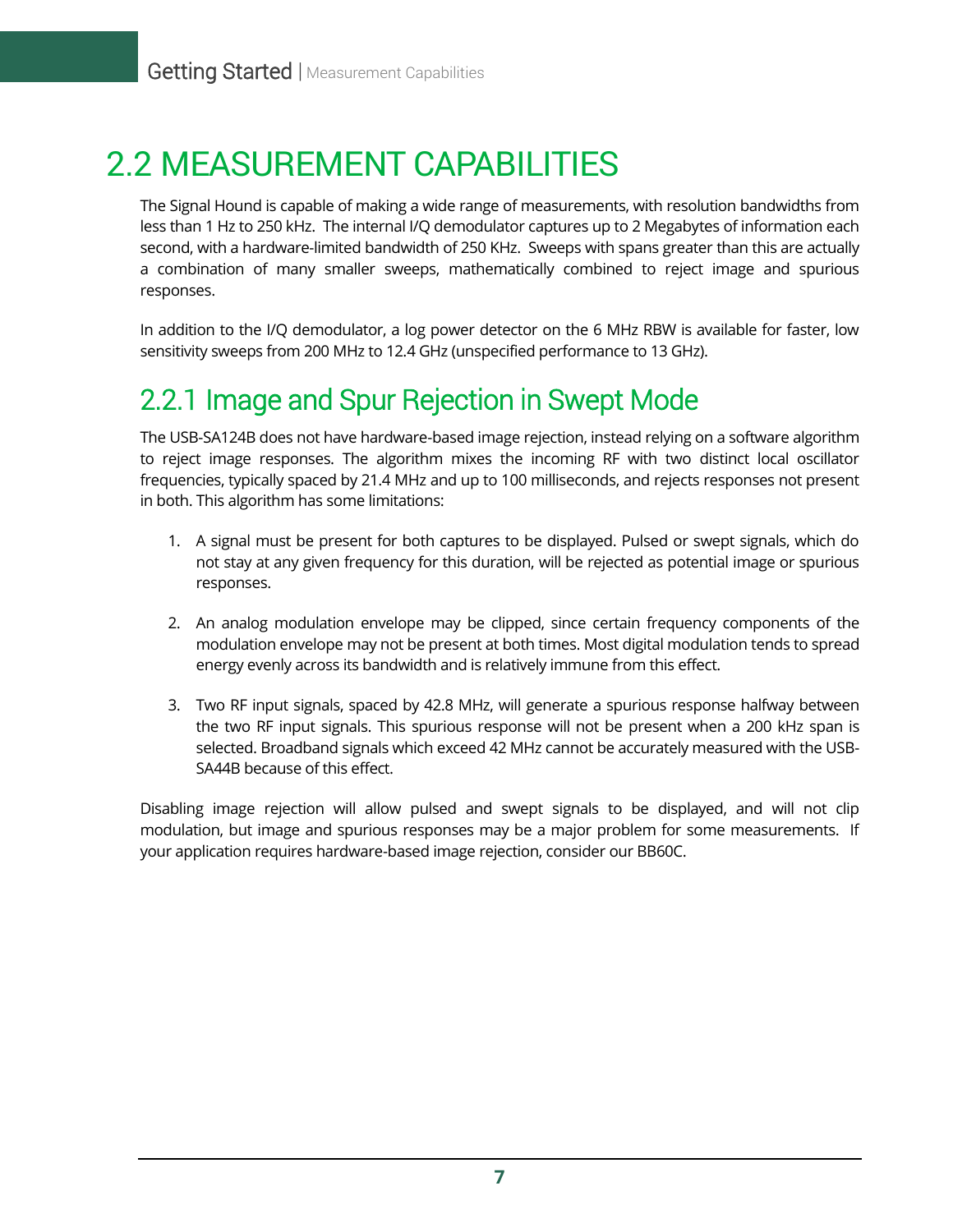### 2.2.2 Real-Time Mode

The USB-SA124B can continuously stream up to 250 kHz of spectrum to the Spike™ software running on your PC or laptop. Real-time mode displays this stream of data in the frequency domain.

For modulated signals not exceeding 250 kHz bandwidth, real-time mode is recommended, as it will capture and display the modulation envelope using overlapping FFTs, showing you an accurate representation of the modulation envelope. All modulation types, including pulse and short digital RF packets, will be displayed accurately in this mode. Other modes will work, but modulation details may be masked out by the image rejection algorithm, and pulses and short packets may be missed entirely.

Image rejection is not available in this mode, therefore the image frequency, 21.4 MHz above the signal, will not be suppressed, and spurious responses may be present.

## 2.2.3 Zero Span Mode

For modulated signals not exceeding 250 kHz bandwidth, time-domain amplitude, frequency, and phase information, as well as several modulation measurements, are available in Zero Span mode. See the Spike<sup>TM</sup> manual for additional information. Image rejection is not available in this mode, therefore the image frequency, 21.4 MHz above the signal, will not be suppressed, and spurious responses may be present.

### 2.2.4 Attenuator, Preamplifier, Intermediate Frequency and Gain, and ADC Clock Settings

The Signal Hound switches between two intermediate frequencies, four attenuator settings, two preamplifier settings, two ADC clock frequencies, and three IF gain settings when measuring signals and performing image suppression. Unless you explicitly disable the automatic settings, the best settings for your reference level, center frequency, and span will be automatically selected. Simply select a reference level that is a few dB above the input signal level.

# 2.3 LIMITATIONS OF THE USB-SA124B

### 2.3.1 RBW Limitations

The maximum resolution bandwidth (RBW) of the SA124B is 250kHz, and the minimum is 0.1Hz. There are additional restrictions on RBW depending on span and start frequency.

For spans between 201kHz and 99MHz with a start frequency above 16MHz, the RBW can be set between 30Hz and 250kHz.

For spans larger than 99MHz or sweeps that start below 16MHz, the RBW can be set between 6.5 kHz and 250kHz.

All RBWs are available for spans 200kHz or less.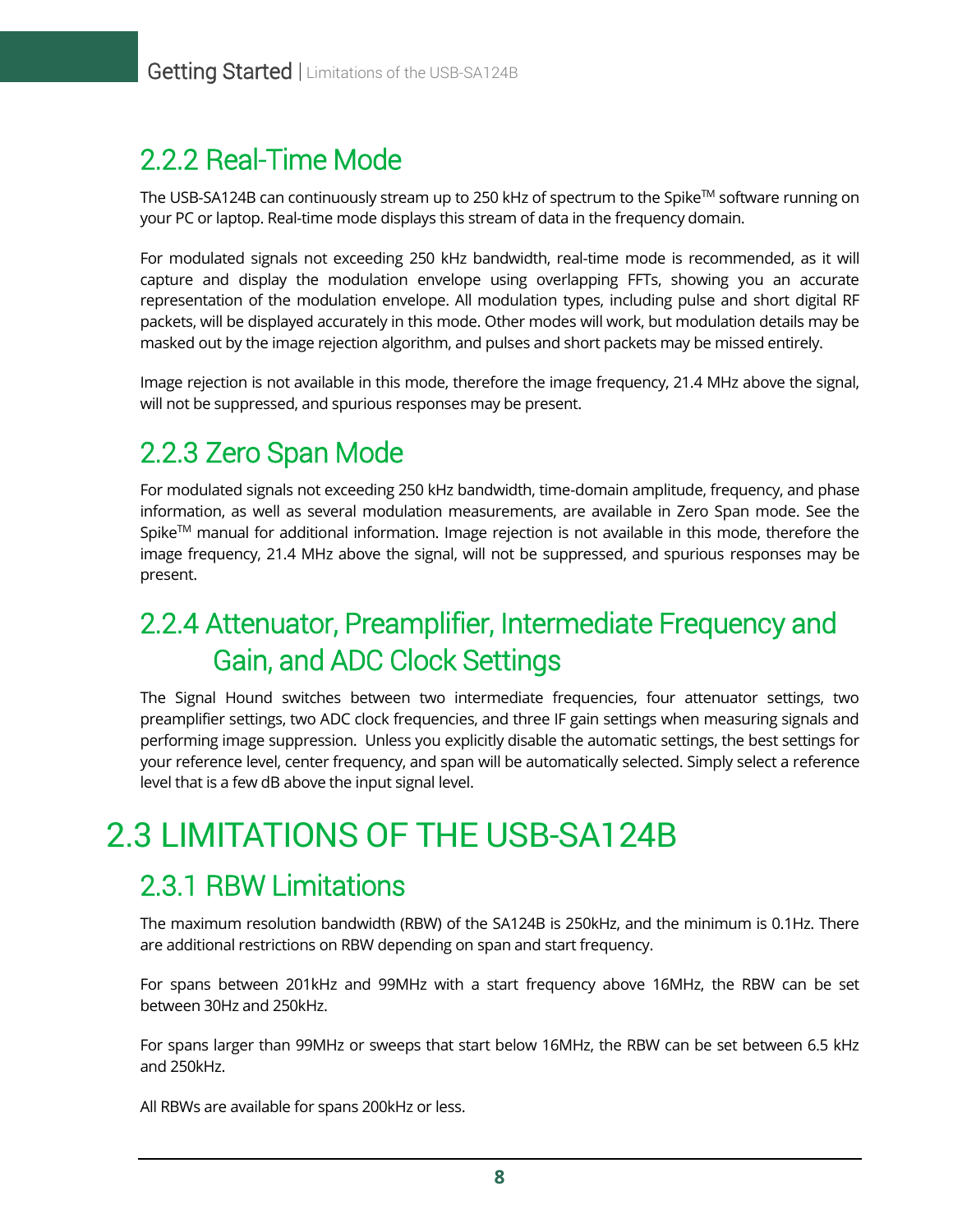Outside of these limitations, a 6MHz RBW is available through the use of an internal power detector. The power detector can only be enabled with a start frequency and span above 200MHz.

To measure wider bandwidths, the channel power utility must be used. See the Spike<sup>TM</sup> software manual for additional information on channel power.

A traditional 1-3-10 RBW sequence is used by default in Spike, but any RBW up to 250 kHz may be selected.

## 2.3.2 IF Feed-Through

Intermediate frequencies of 2.9 MHz and 10.7 MHz are used for all frequencies. An RF input signal near these frequencies in some bands may generate spurious responses and degrade the performance of the image rejection algorithm.

### 2.3.3 Sweep Time

Sweep Time may only be set in zero span mode. In all other modes, the minimum sweep time which satisfies your RBW, VBW and span settings will be used.

### 2.3.4 Using an External Timebase

An external 10 MHz timebase my be used to improve the accuracy of frequency measurements. The level of the external timebase must be > 0 dBm. +13 dBm is recommended to achieve optimal phase noise performance. To use, simply connect the timebase to the **Ext Ref In** after connecting the USB, then select external reference in the Spike™ software.

### 2.3.5 Measuring Low Level Signals

To measure low-level signals, simply set your reference level to -40 dBm or lower. This internally selects the highest sensitivity settings. Video averaging may be required for a stable amplitude reading.

### 2.3.6 Measurements near DANL

The amplitude displayed is the sum of all energy present in the IF. This includes the signal as well as noise and residual responses. Measurements of signals less than 10 dB above the noise floor will have a measurable amplitude error due to the addition of noise. To compensate for this, subtract the amplitude with no signal present (the noise), in linear power units, from the amplitude with signal present, to calculate the signal level. Please note that the measurement uncertainty will increase from this process.

## 2.3.7 Spike Software

Great care was taken to enhance the performance and stability of the USB-SA124B and integrate it into a common software platform. All of the major functions of the USB-SA124B are available in the Spike software, as well as some powerful new features.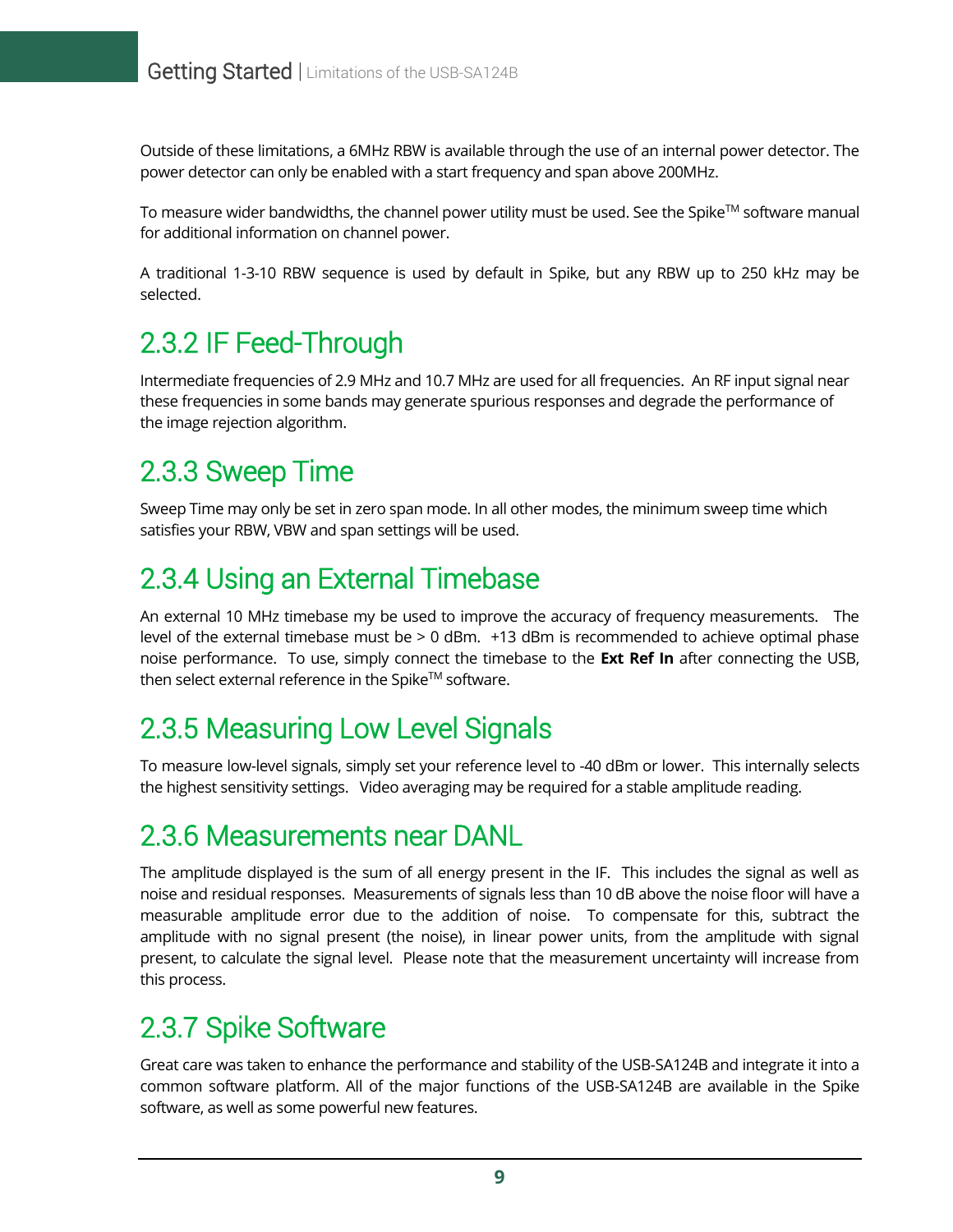A few features available in the legacy 2.18B software have been removed. Triggering in zero span is now limited to video triggering. External 10 MHz input is supported, but output is not. The modulation analyzer audio band pass filter has also been removed, as well as the Smith Chart utility. If these functions are critical to your application, contact technical support to let us know.

# 2.4 USING THE SA124B AS A DOWNCONVERTER

The USB-SA124B has on optional IF output of 63 MHz, which also happens to be "channel 3" in the Americas for analog and digital TV stations. There is an internal IF amplifier, adjustable over a 60 dB range to adjust the signal level for an external TV tuner, oscilloscope, or analog to digital converter. Please note that the image frequency is not rejected in this mode. A signal at or near the image frequency may interfere with your measurement.

The SA124 IF output is a utility in the Spike software. See the Spike manual for additional documentation.

**RF Input Frequency**: The center frequency of the signal to be downconverted

**IF Output Frequency**: Typically 63 MHz

**RF Input Attenuation**: The initial front-end attenuation before downconverting

**IF Output Gain**: The gain applied after the downconversion to scale the signal amplitude as needed

**Inject LO high-side**: Select this for high side mixing, spectrally inverting the IF.

The IF output may be fed to a TV tuner to demodulate analog or digital TV signals, including spectrally inverted signals, or may be fed to an analog to digital converter (ADC). Undersampling techniques may be used, but it is recommended that a sampling rate close to 50 MHz (or 80 MHz) be used to put the IF near the center of a "Nyquist zone" to minimize aliasing.

# <span id="page-9-0"></span>3 Theory of Operation

*Learn about the internal blocks that make up the Signal Hound* 

The USB-SA family of spectrum analyzers is built around a narrow-band IF-to-bits receiver with a maximum bandwidth of 250 KHz. It receives up to 2 Megabytes of I/Q data each second, which it processes into a trace. To bring you a low cost, compact spectrum analyzer, we used recently developed high-level RF integrated circuits.

The USB-SA124B adds a 63 MHz intermediate frequency (IF). This IF can be used for faster broadband sweeps, or it may be output directly.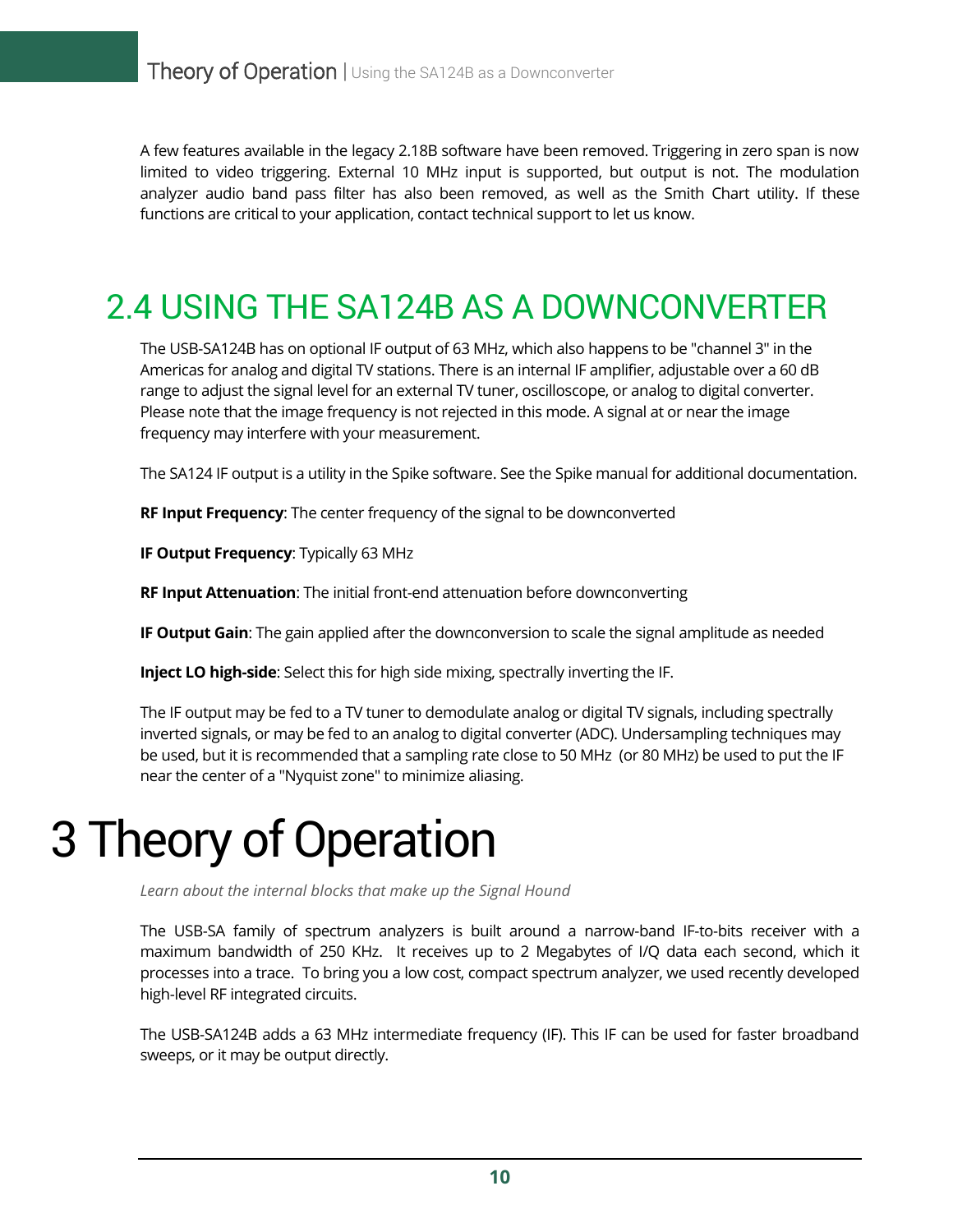Above 4 GHz, the RF input is down-converted using an additional mixing stage with a 7.8 to 8.8 GHz local oscillator. This additional conversion increases the number of image and spurious frequencies. Image / Spur Reject mode will still eliminate the vast majority of spurious signals, but an RF input with several signals present can potentially generate spurious responses. To help determine if a signal is a spur, toggle your span between 1 MHz and 100 kHz. This modifies the LO and IF frequencies selected, moving any spurious responses. If the signal is present at a 1 MHz span and a 100 kHz span, it is unlikely to be a spurious response.

## 3.1.1 Operating Modes

- I/Q streaming: This is used for real-time mode (frequency domain) and zero span mode (time domain). In this mode, the USB-SA124B continuously mixes fixed LO frequencies with the RF input and streams the data to the PC or laptop for processing. Note that image and spurious rejection is disabled in this mode.
- Narrowband Sweep: This mode is used for spans of 200 kHz or less. In this mode, a fixed, predetermined amount of I/Q data is captured at two distinct combinations of LO and IF frequencies, then combined into a single trace for display. There are minimal restrictions on RBW. The incoming signal is mixed using two distinct local oscillator frequencies with different frac-N modulus settings in this mode, to two distinct intermediate frequencies, such that fractional-N spurs are completely masked out, providing the cleanest spectrum of all operating modes.
- Midrange Sweep: For spans of 201 kHz to 99 MHz with a start frequency above 16 MHz, the firmware captures between 256 and 65,536 I/Q samples at each 200 kHz step, allowing RBW / VBW settings of 30 Hz to 250 kHz.
- Wide Sweep: For all other spans, the firmware captures 256 I/Q samples at each 200 kHz step, meaning RBW and VBW must be 6.5 kHz or higher.
- Broadband Sweep: 6 MHz RBW, only available above 200 MHz start frequency. Rapidly sweeps across the spectrum, to find a strong signal quickly. Certain RF frequencies may produce spurious responses in this mode, and amplitude accuracy is reduced.

## 3.1.2 Reducing Spurious and Residual Responses

Certain RF frequencies may produce spurious signals, or have residual responses from internal clocks. To verify a displayed signal, center it and step the span from 1 MHz down to 100 KHz. If it is not present in both spans, it was likely a spurious mixing artifact or a harmonic from a system clock. To avoid known residual responses at multiples of the primary system clocks, a secondary clock frequency is selected for some frequencies when span is 200 KHz or less.

The mixers can typically operate with up to +0 dBm input, but keeping the input level –25 dBm or lower will greatly improve linearity, reducing harmonic and spurious mixing products. You can accomplish this in software by setting your reference level 15-20 dB above your actual input level.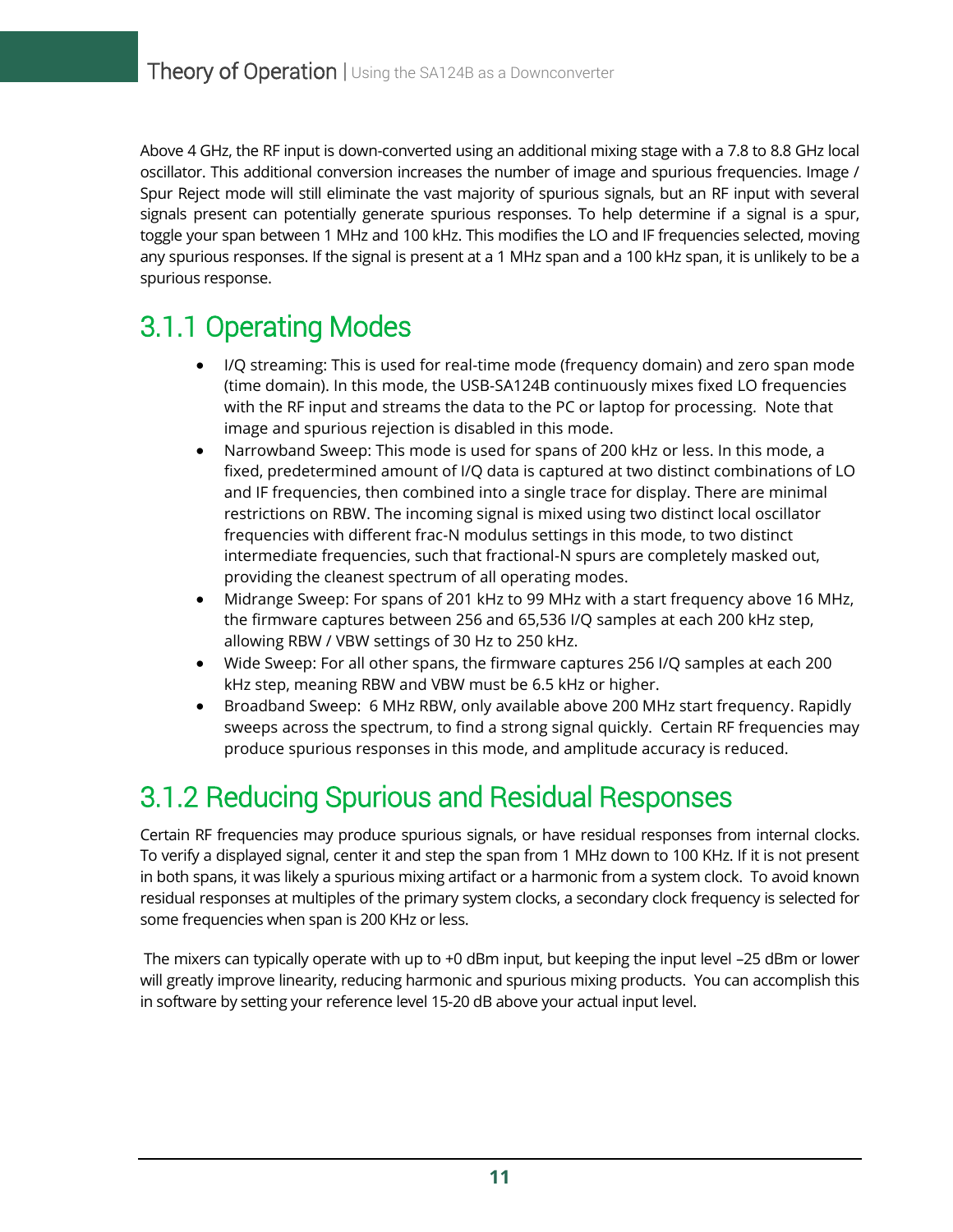### 3.1.3 IF-to-Bits Receiver

The IF-to-bits receiver has three gain ranges. The gain range will be automatically selected based on attenuator settings and reference level to avoid IF ADC compression, which will greatly distort the data. The software should warn you if compression is occurring. If this happens, increase your reference level.

### 3.1.4 IF and RBW Selection

The I/Q data comes in over USB and is processed using an FFT with a custom Flat Top window based on the selected RBW. Software and firmware limitations only allow certain very low or very high RBWs for certain spans, to keep sweep speed and trace size reasonable. For example, an RBW of less than 30 Hz is only allowed for spans of 200 kHz or less, and the minimum RBW for spans of 100 MHz or more is 6.5 kHz. See the Spike™ manual for additional information. The available RBWs are a function of the span, since very large RBWs with a small span would result in a trace with only a few data points and a blocky appearance, and very small RBWs with a large span would result in a large data set that would be difficult to manage and process.

The USB-SA124B has a 6 MHz RBW which may be used above 200 MHz for faster sweeps. The 6 MHz RBW offers faster sweeps at the expense of a higher noise floor and lower frequency resolutionChapter

# <span id="page-11-0"></span>4 Troubleshooting

If you experience a problem with your Signal Hound, please try these troubleshooting techniques before contacting us:

#### **1) Your Signal Hound Is Not Sweeping Properly**

- **Try this first**: Close the Signal Hound software. Unplug the USB cable and any external BNC cables from the Signal Hound and wait 10 seconds. Plug the USB cable back in. Check that both ends of the USB cable are firmly seated and the Signal Hound LED is green. **With the optional timebase, the green LED will not come on until the oven is warm**. Launch the Signal Hound Software. Try your sweep again.
- **Still not working?** Unplug the USB cable from the Signal Hound. Disconnect all USB devices from your PC. Reboot your PC. Wait until the PC has completed rebooting. Plug in the Signal Hound's USB. Launch the Signal Hound Software. Try your sweep again.
- **Still not working?** Contact technical support at http://www.**[signalhound.com](http://www.signalhound.com/)**

#### **2) Your Signal Hound LED is not green**

- If the LED is off, make sure the USB cable is connected at both ends, your PC is on and the USB drivers are installed properly.
- Is your PC or laptop configured in low power mode? The Signal Hound is a highpowered USB device and may be shut down in some power-saving configurations.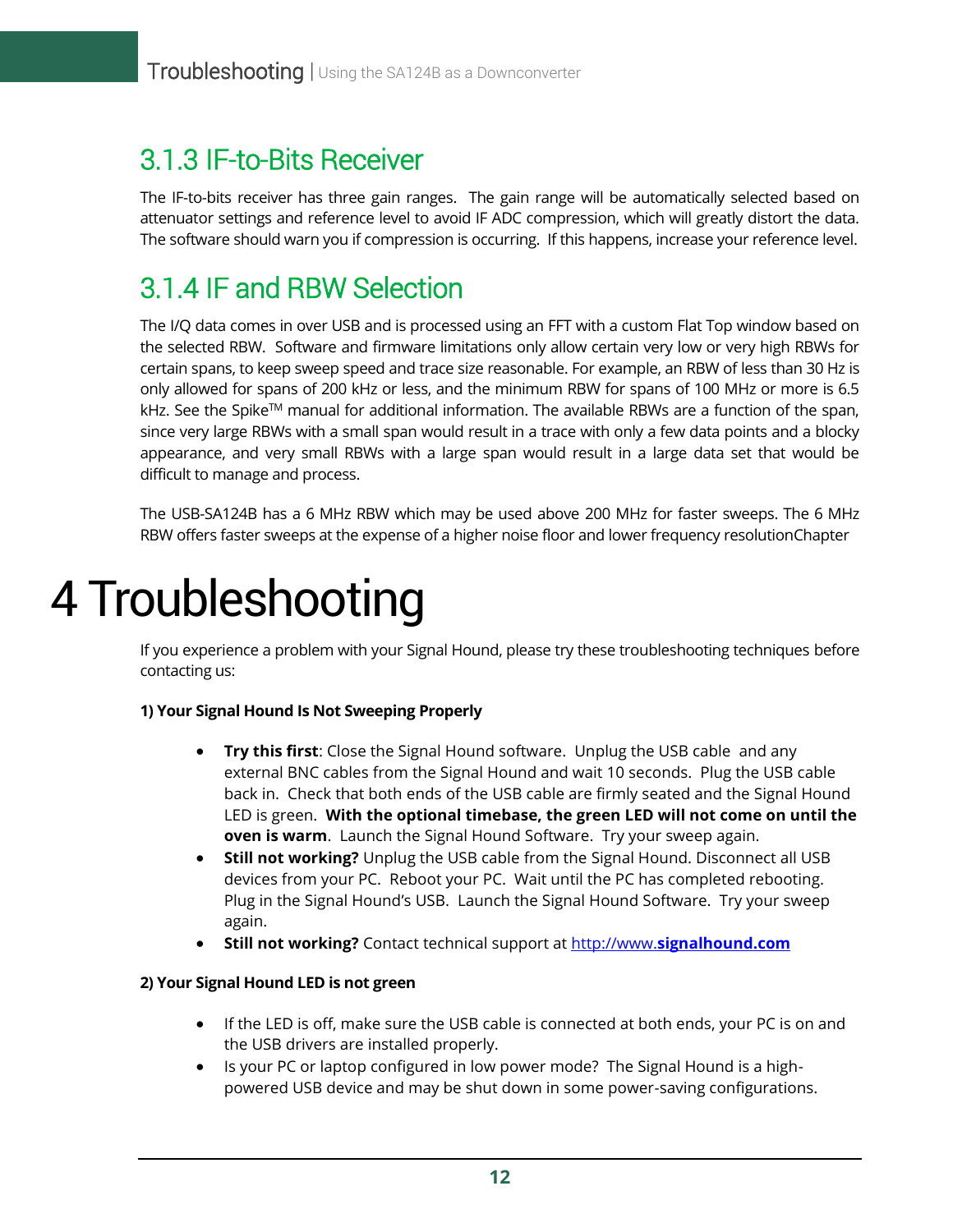• If the LED is orange, you may have a high precision timebase. Wait 1-2 minutes for it to warm up. Your LED should be green after this period.

#### **3) Your Signal Hound LED occasionally stays off after a reboot**

Contact technical support for a special utility to fix this

#### **4) Your Signal Hound doesn't find a signal**

Is it a swept or transient signal, a pulse or a rapidly modulated signal? If so, and you know the frequency of the signal, set up for a 200 KHz span or less, then turn image suppression off. This disables the image rejection algorithm which will reject data if it has moved or disappeared when the image is checked (it also allows the image frequency through, which is 21.4 MHz above the CENTER FREQ). You may also try **MAX HOLD** to capture transient signals.

#### **5) General Advice to avoid problems**

- Unplug your Signal Hound from the USB port when not in use, or before shutting down your computer.
- Do not connect your Signal Hound's USB port until your computer has completed its bootup sequence. If you do, it may need to be unplugged for 20 seconds then plugged back in before operating properly.
- Do not overpower the Signal Hound.

# <span id="page-12-0"></span>5 Calibration and Adjustment

Contact Signal Hound for more information regarding calibration software and required equipment.

# <span id="page-12-1"></span>6 Specifications

Unless otherwise stated, specifications are valid for an ambient temperature range of 0 to 50°C, image rejection on, amplitude of signal applied less than the reference level.

# 6.1 FREQUENCY

| <b>Frequency Range</b> | 100 kHz to 12.4 GHz                                     |
|------------------------|---------------------------------------------------------|
| Span Modes             | (Center Frequency + Span) or (Start + Stop Frequencies) |
| <b>Maximum Span</b>    | 12.4 GHz                                                |
| <b>Minimum Span</b>    | 10 Hz or Zero Span                                      |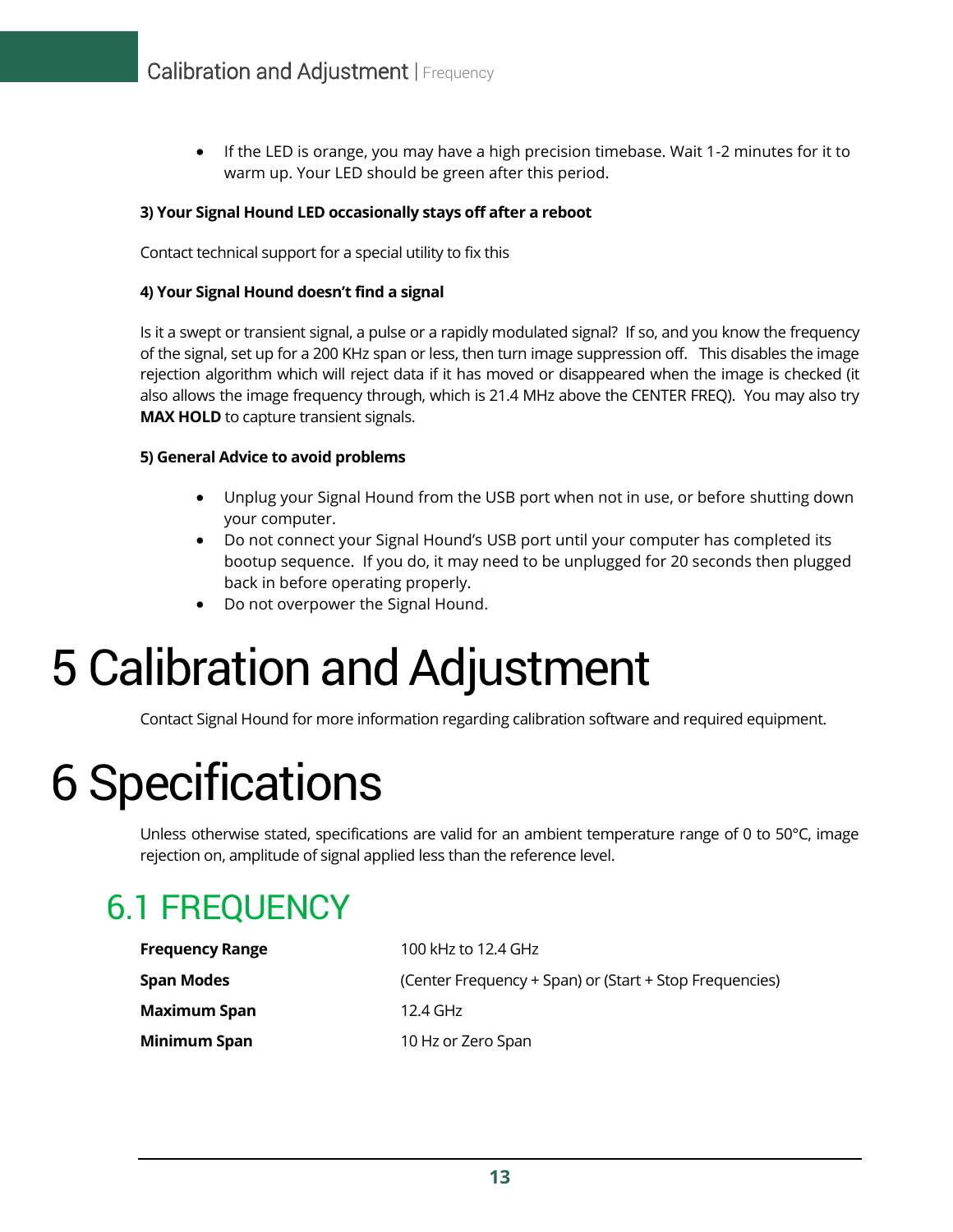| <b>Internal Frequency Reference</b> $\pm 1$ ppm |                                                                                                                                                                          |
|-------------------------------------------------|--------------------------------------------------------------------------------------------------------------------------------------------------------------------------|
| <b>Accuracy</b>                                 | Optional Reference: ±0.1 ppm                                                                                                                                             |
| <b>Frequency Readout Accuracy</b>               | reference error $\pm 1$ sample $(1)$                                                                                                                                     |
| <b>Marker Accuracy</b>                          | reference error $\pm 1$ sample                                                                                                                                           |
| <b>Resolution Bandwidth</b>                     | $0.1$ Hz to 250KHz and 6MHz <sup>(2)</sup>                                                                                                                               |
| <b>Spectral Purity</b>                          | Residual FM, 3 kHz Audio LPF, 15 kHz IF BW: [0.1 Hz + 4 Hz / GHz]<br>typical RMS FM (e.g. 2 GHz RF would have 8.1 Hz RMS FM).<br>Increasing IF BW increases residual FM. |
|                                                 | <i>Note 1</i> : 1 sample typically represents approximately 40% of the<br>selected RBW                                                                                   |

*Note 2*: 6 MHz RBW available only above 200 MHz

# 6.2 AMPLITUDE (RBW ≤100KHZ)

| Range                                                                            | 1dB Gain Compression to Displayed Average Noise Level (DANL) |                      |                        |
|----------------------------------------------------------------------------------|--------------------------------------------------------------|----------------------|------------------------|
| <b>1dB Gain Compression</b>                                                      | (attenuator set to 30 dB): >12dBm Typical                    |                      |                        |
| <b>Displayed Average Noise Level</b>                                             | 0dB input attenuation, 1Hz RBW                               |                      |                        |
|                                                                                  | Frequency                                                    | <b>DANL 1 Hz RBW</b> | <b>Test Conditions</b> |
|                                                                                  | 100 kHz to 10 MHz                                            | $-147$ dBm           | $RF$ Atten = 0 dB      |
|                                                                                  | 10 MHz to 100 MHz                                            | $-151$ dBm           | $RBW = VBW$            |
|                                                                                  | 100 MHz to 3 GHz                                             | $-152$ dBm           | $RBW \leq 100$ KHz     |
|                                                                                  | 3 GHz to 5.5 GHz                                             | $-145$ dBm           | Ref Lvl -70 dBm        |
|                                                                                  | 5.5 GHz to 7 GHz                                             | $-149$ dBm           | Vid Avg = $16$         |
|                                                                                  | 7 GHz to 8 GHz                                               | $-147$ dBm           | Image Reject ON        |
|                                                                                  | 8 GHz to 11 GHz                                              | $-134$ dBm           |                        |
|                                                                                  | 11 GHz to 12.4 GHz                                           | $-129$ dBm           |                        |
| Absolute Accuracy (<6 GHz, $\pm$ 1.5dB <sup>(1)</sup><br>Reference level ≤0 dBm) |                                                              |                      |                        |
| Absolute Accuracy (<12.4 GHz, $\pm 2.5 dB^{(1)}$                                 |                                                              |                      |                        |
| Reference level ≤0 dBm)                                                          | Note 1: RBW $\leq$ 100 kHz                                   |                      |                        |
| <b>Relative Accuracy (Reference</b> ±0.25 dB<br>level ≤0 dBm):                   |                                                              |                      |                        |
| Maximum Safe Input<br>(preamp off, 15 dB atten)                                  | <b>Level</b> +20dBm                                          |                      |                        |
| <b>DC Volts</b>                                                                  | $\leq \pm 16V$ absolute maximum                              |                      |                        |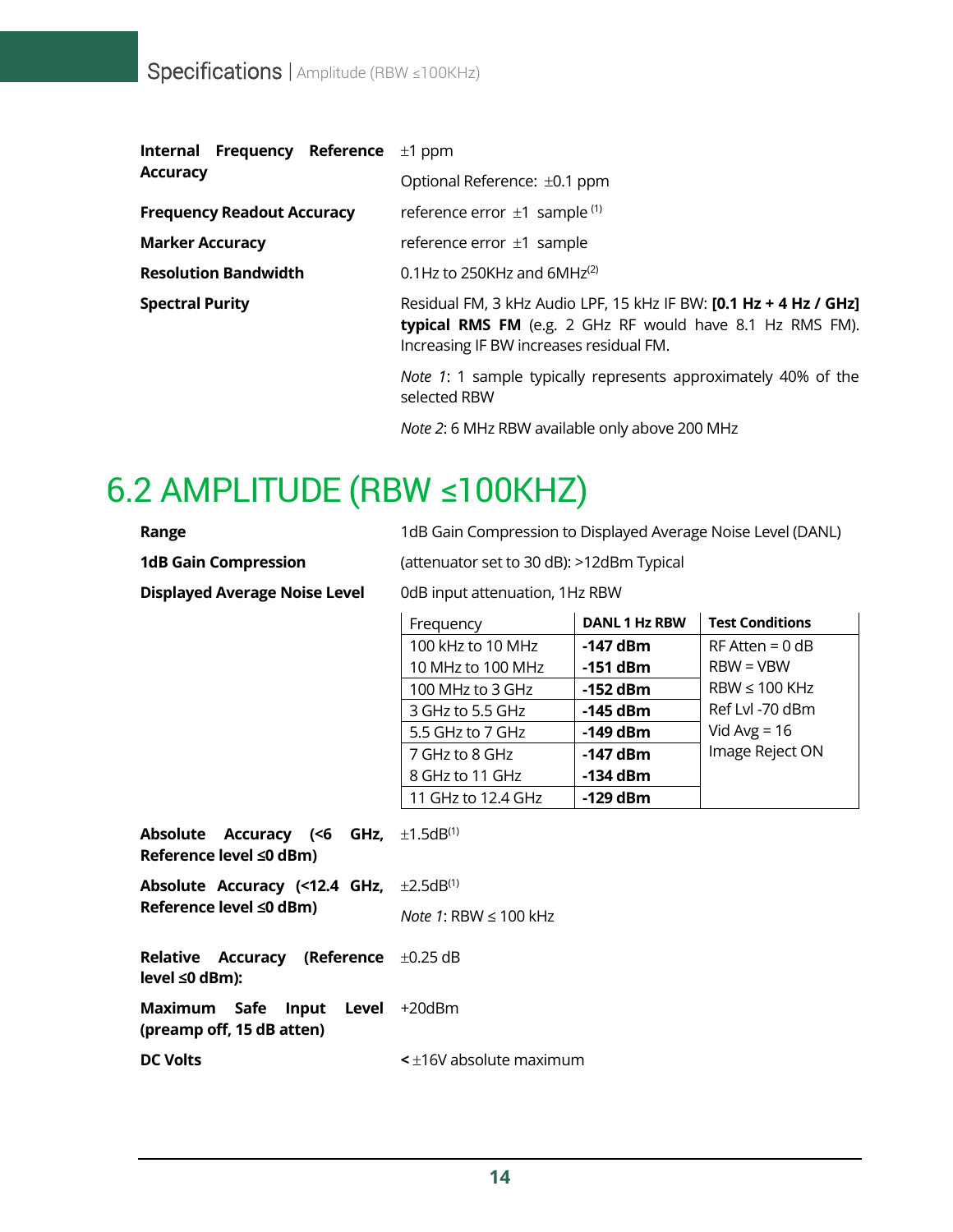|                            | Residual Responses (6.5 KHz |  |
|----------------------------|-----------------------------|--|
| <b>RBW, 0 dB RF Atten)</b> |                             |  |

| <b>Frequency Range</b> | <b>Signal Level</b> | <b>Test Conditions</b> |
|------------------------|---------------------|------------------------|
| 100 kHz to 10 MHz      | $<$ -100 dBm        | 0 dB RF Atten, -70     |
| 10 MHz to 8 GHz        | $<$ -93 dBm         | dBm reference level    |
| 8 GHz to 11 GHz        | $<$ -82 dBm         |                        |
| 11 GHz to 12.4 GHz     | $<$ -85 dBm         | $RBW = VBW = 6.5 KHz$  |
|                        |                     |                        |
|                        |                     | Video Averaging = 16   |
|                        |                     |                        |
|                        |                     | Image Reject ON        |

|                      | Spurious Responses (≤100 KHz |  | $\prec$ |
|----------------------|------------------------------|--|---------|
| span, CW tone input) |                              |  |         |

| < -80 dBm typical with SPUR REJECT on                  |               |  |
|--------------------------------------------------------|---------------|--|
| <b>Typical Maximum LO Feedthrough (all conditions)</b> |               |  |
| $<$ 1 GHz                                              | $<$ -57 dBm   |  |
| 1 GHz to 12.4 GHz                                      | $\le$ -47 dBm |  |

## 6.3 SWEEP

| <b>Zero Span Sweep Time 0.1 ms to</b> $\pm 0.1\%$<br>10 sec |                                                                         |
|-------------------------------------------------------------|-------------------------------------------------------------------------|
|                                                             | All other sweeps times are estimates reported after sweep<br>completes. |
| Maximum I/Q sample rate                                     | 486K/sec                                                                |
| <b>Sweep Trigger</b>                                        | free run, single, video, external                                       |
| <b>External Trigger</b>                                     | 3.3V CMOS/TTL input                                                     |

# 6.4 MEASURING RECEIVER

| <b>FM Accuracy</b>                                                    | $±1\%$ typical                                                           |
|-----------------------------------------------------------------------|--------------------------------------------------------------------------|
| <b>AM Accuracy</b>                                                    | $±1\%$ typical                                                           |
| Synchronous Level Detector (15<br><b>KHz IF BW, timebases locked)</b> | 100 KHz to 1 GHz +0 dBm to -125 dBm after 10 min warmup<br>$\pm 0.25$ dB |
|                                                                       | 1 GHz to 4 GHz +0 dBm to -115 dBm after 10 min warmup<br>$\pm 0.25$ dB   |
| Average Level Detector, 15 KHz<br><b>IF BW</b>                        | 100 KHz to 4 GHz +0 dBm to -70 dBm after 10 min warmup,<br>$\pm 0.25$ dB |
| <b>Maximum IF Bandwidth</b>                                           | 240 KHz                                                                  |
| <b>Audio Filters</b>                                                  | Low Pass: Digital Windowed Sinc, selectable cutoff                       |
|                                                                       | Band Pass: Available in version 2.xx legacy software only                |
| <b>Maximum sample rate</b>                                            | 486K/sec                                                                 |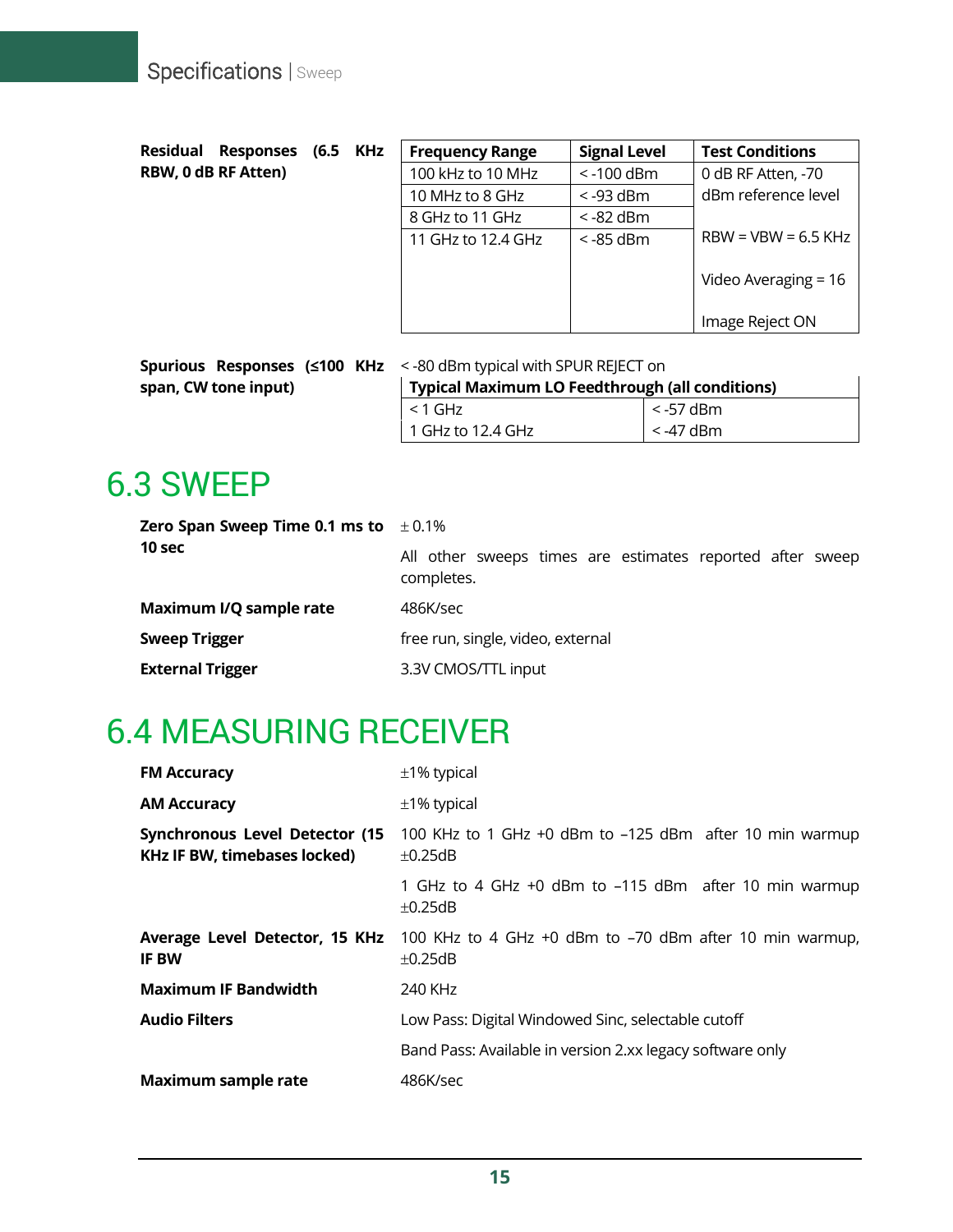# 6.5 INPUTS AND OUTPUTS

**BNC 10 MHz Reference In/Out / 63 MHz IF Output**

- **BNC Shared •** Self Test Output
	- SYNC Out
	- Sweep Trigger In

**SMA RF Input**

**USB 2.0** to host computer

## 6.6 ENVIRONMENT

**Operating Temperature** 0 to +50 °C

# 6.7 CALIBRATION

Test with factory calibration software to verify that USB-SA124B is operating within tolerance. Recommended calibration interval is 1 year at 20°C to 25°C.

# 6.8 ADJUSTMENTS

Factory adjustment software shall be used to generate new calibration constants when USB-SA124B will not pass calibration. Temperature correction data is generated only at time of manufacture.

# 6.9 FCC COMPLIANCE

This device is exempt from FCC Certification under 47 CFR Part 15.103(c). Chapter

# <span id="page-15-0"></span>7 Revision History

Software Version 3.00 – Initial Release based on Spike software

# <span id="page-15-1"></span>8 Warranty and Disclaimer

#### **© 2017 Signal Hound. All rights reserved**

Reproduction, adaptation, or translation without prior written permission is prohibited, except as allowed under the copyright laws.